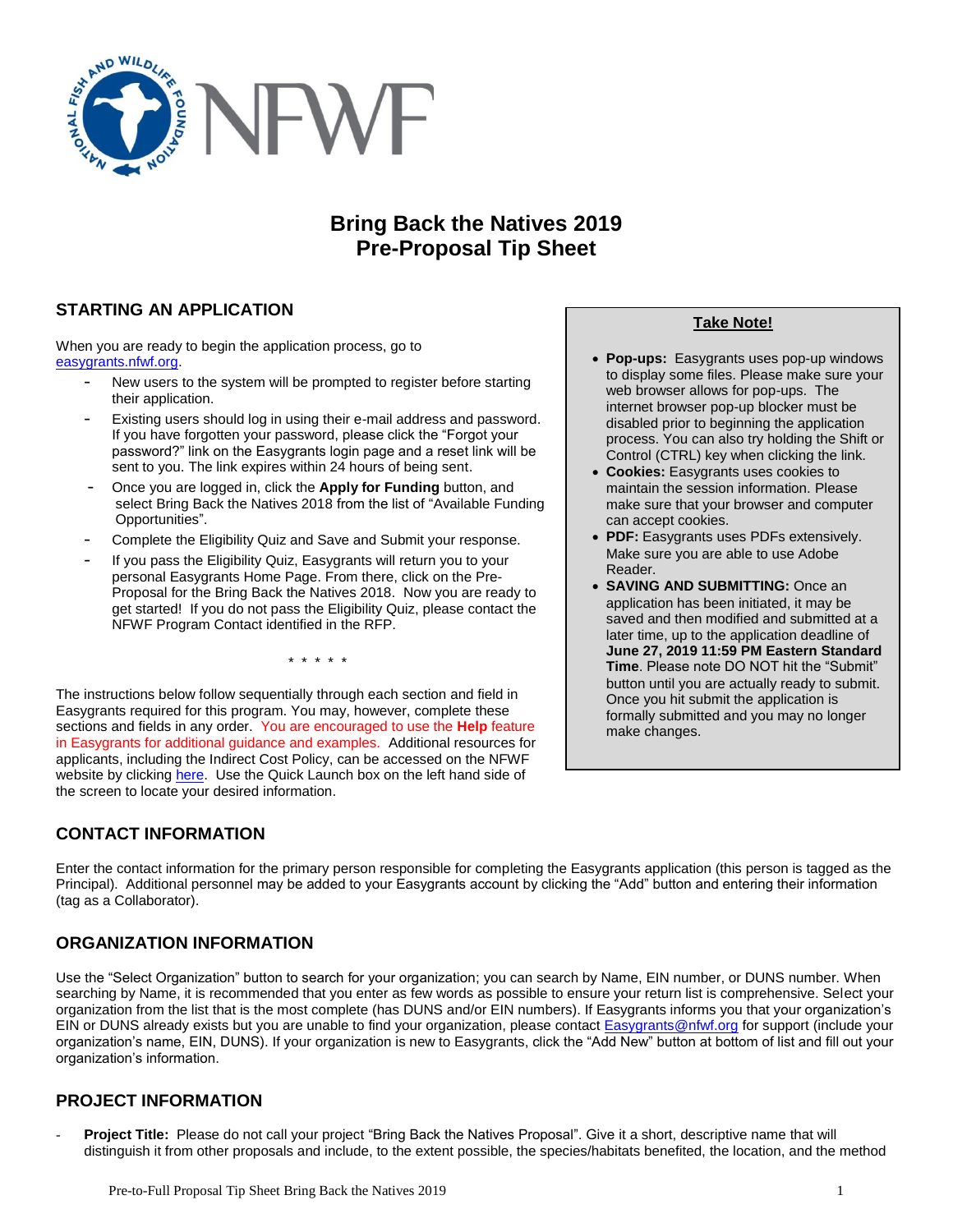(e.g., prey, habitat conservation). Other tips to consider: do not use acronyms, abbreviations (other than state) or technical jargon. If location is not already indicated in the title, include a two-letter state abbreviation at the end of the title. (100 character limit, including spaces is preferred) Example: *Improve Fish Passage for Salmonids in Manzanita Creek (CA)*

- **Project Start Date:** Projects should begin within six months of the award announcement time period listed in the RFP. The start date can be back-dated up to one year prior to the pre-proposal due date in order to seek reimbursement for costs already incurred or to capture matching contributions directly related to the scope of work.
- Project End Date: Projects should be completed within 12 to 24 months of the grant award. Projects that seek a period of performance longer than 12 months should include a bulleted list of milestones for the first year and an implementation timeline.
- **Description:** For database purposes the Project Description follows a specific two-sentence format. The first sentence should start with a verb and clearly state the main activity/method being used to address a specific species/habitat and location. The second sentence should start with "Project will..." and state the expected outcome from the investment and relevance to conservation. Avoid acronyms, abbreviations, or technical jargon. Example: *Support effective management of coral systems throughout the Florida Keys by reducing lobster trap impacts to corals reefs. Project will improve awareness of regulations and increase understanding of compliance and impact on neighboring corals.* Please refrain from using pronouns such as I, we, our, etc. (500 character limit preferred, including spaces)
- Abstract: Provide a more detailed description of your project; including location, purpose, major activities, target species, specific habitat, outcomes (deliverables at the end of the grant period) and partners. The Abstract should simply and clearly answer these questions: What is the action, and what species will benefit? What is the background and specific conservation challenge? What solutions will the project provide? What are the specific outcomes? If this is an international project (or if work is to be completed outside of the US or US territories), please provide one or two sentences explaining the importance/connection to the U.S.Please refrain from using pronouns such as I, we, our, etc. (1500 character limit, including spaces)
- **Project Location Description:** Please include the state and county/city where the project will occur. If multiple values are entered for a local project, they should be ordered from smallest to largest in terms of geographic scope (e.g., "Franklin, New London County, Connecticut"). State names should be spelled out. Do not include geographic coordinates. Example: *Canyon Creek, a tributary to the Teton River, Idaho* (300 character limit, including spaces)
- **Requested Amount:** Most grant requests for this program will be between \$50,000-\$100,000. (Please review the Request for Proposal for categories of funding).

# **UPLOADS**

To complete your application, you must upload one or more files into Easygrants. In general, please minimize the file size of your uploads, and especially files that include photos, diagrams or logos. There is a file size limit of 15 megabytes.

- **Pre-Proposal Narrative:** The most important upload is your actual pre-proposal narrative. The **pre-proposal narrative template** may be downloaded from Easygrants at any time and completed at your leisure. It must be uploaded back into your Easygrants application before your application may be submitted. The narrative may not exceed two (2) pages in total length.
- **Map of Project Site:** Two maps should be uploaded, location of project within the specific basin and a project specific map.

## **MATCHING CONTRIBUTIONS**

This funding opportunity requires a 1:1 match ratio in non-federal funds. You will be asked to identify sources of match and what the funds will be directed to in the scope of work later in the application. You do not have to have the entire match in hand at the time of the application submission; however, you should feel very confident that the match ratio you pledge can be secured over the life of the grant as this will be a part of your grant agreement if awarded. Larger match ratios and matching fund contributions from a diversity of partners are encouraged and will be more competitive.

Click the "Add" button to add sources of matching contributions, and list each source separately in the space provided. Match consists of the portion of project costs not paid with NFWF funds and may be in the form of cash, in-kind or volunteer contributions. Match must meet all of the following criteria:

Non-federal Matching Contributions:

- **•** Verifiable from the grantee's records
- Not included as contributions for any other Federal award
- Reasonable and necessary for accomplishment of project or program objectives
- Committed directly to the project and used within the period of performance
- Allowable under OMB 2 CFR 200 Cost Principles

Federal Matching Contributions\*: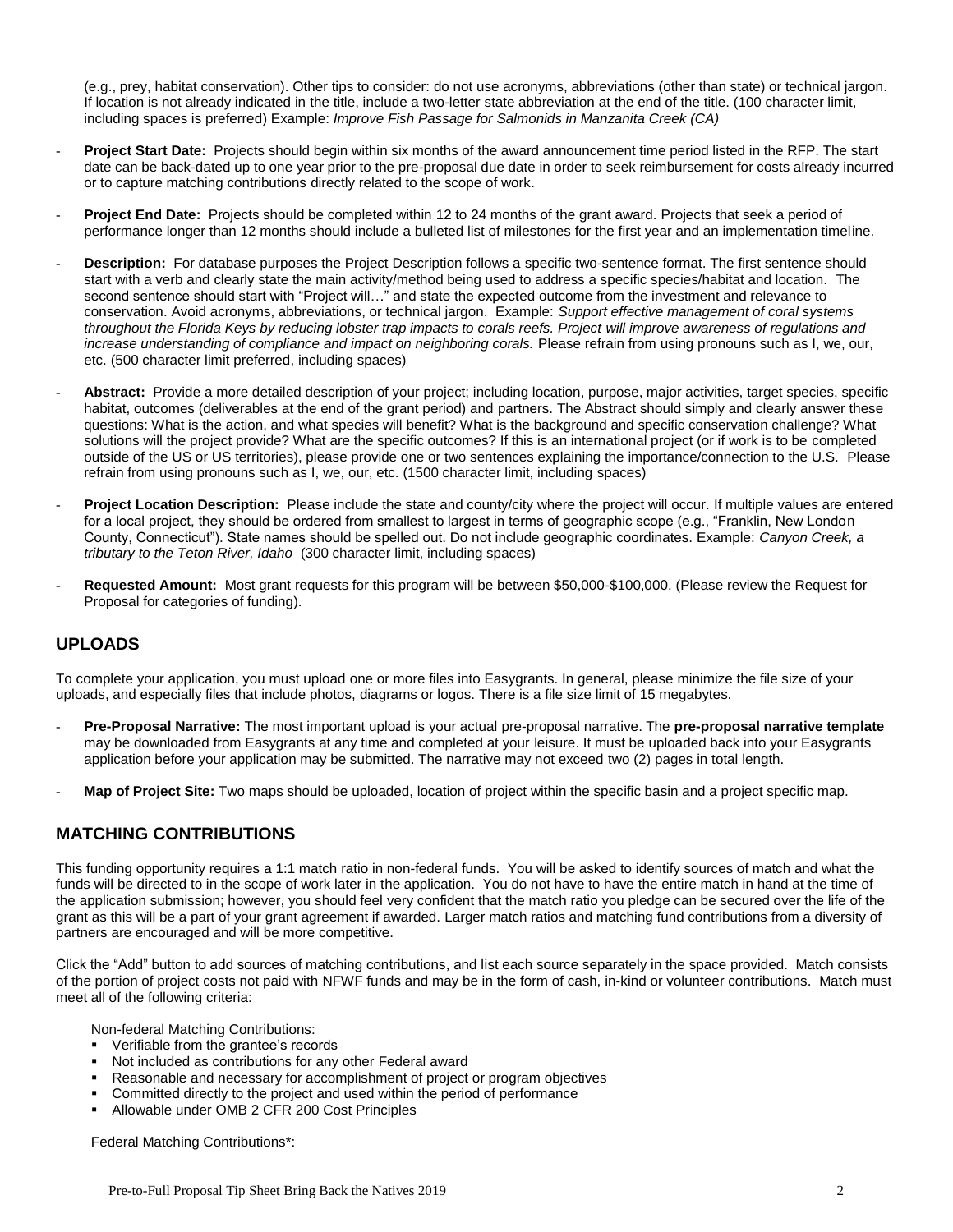- **•** Verifiable from the grantee's records
- Reasonable and necessary for accomplishment of project or program objectives
- Committed directly to the project and used within the period of performance

*\*While they do not count toward the non-federal matching requirement, applicants are encouraged to include federal contributions to demonstrate the full scope and support of the project or to meet the match requirement of a non-federal NFWF program.*

## **REVIEW and SUBMIT**

When you are ready to submit, each section of your proposal should be indicated "Complete" with a green check mark  $(\checkmark)$  in the "Status" column. If any section is indicated "Incomplete" with a red (X), you will not be able to submit and must go back and check your work in each section that is "Incomplete". The Validation Status section in the Review and Submit section of the application explains why the system indicates a section is "Incomplete".

To view and save your proposal you may click on the "View PDF" button. This function creates a composite file with all of the fields and substantive uploads, which you may then save as a stand-alone document. Please note that some of the financial documentation will be excluded from the composite file, but will be received by NFWF upon submission. Once you have reviewed your pre-proposal for accuracy, click the "Submit" button to officially submit your proposal. Upon submission, you will receive a confirmation email from [Easygrants@nfwf.org.](mailto:Easygrants@nfwf.org)

# **FREQUENTLY ASKED EASYGRANTS QUESTIONS**

### **1. How do I get back into the Easygrants online system when locked out?**

Please send an email to Easygrants Helpdesk [\(Easygrants@nfwf.org\)](mailto:Easygrants@nfwf.org) with your name, easygrants ID #, e-mail address, phone number, program you are applying to, and a description of the issue.

### **2. I forgot my Easygrants password. How do I get this information sent to me?**

Please go t[o easygrants.nfwf.org,](https://easygrants.nfwf.org/) click the "Forgot your password?" link, enter your e-mail address as the Login ID, and click Submit. Easygrants will e-mail you a copy of your login information. Please note that the reset password link expires after 24 hours of being sent. If it has been longer than 24 hours since the initial request you will have to request another link in order to reset your password. If you are unable to log in after having attempted to reset your password please send an email to Easygrants Helpdesk [\(Easygrants@nfwf.org\)](mailto:Easygrants@nfwf.org) with your name, easygrants ID #, e-mail address, phone number, program you are applying to, and a description of the issue.

### **3. I have finished my proposal and it is not showing up as completed.**

Please remember to hit the "submit" button in the Review and Submit section of the application when you have completed the application. When a task is properly submitted in easygrants the task will no longer be visible on the user's homepage.

### **4. How will I know when NFWF has received my completed application?**

You will receive an automated notification fro[m Easygrants@nfwf.org.](mailto:Easygrants@nfwf.org)

### **5. I completed the application and it will not submit. Why not?**

If you are unable to submit your application, go to the Review and Submit form in the application.If any section is indicated "Incomplete" with a red  $(X)$ , there will also be an explanation as to why the system indicates the section is "Incomplete". You must go back and check your work in each section that is "Incomplete". Below are two examples that frequently prevent submission:

- 1) Check the Project Information section of the Easygrants online application "Requested Amount" to see if it matches your budget grand total. The amounts must match **exactly** (down to the cent) for you to be able to submit a proposal. Please edit your Requested Amount and/or budget if needed.
- 2) Do not complete sections of the budget where you have no costs. If you entered "0" for any budget line items, delete those line items. Placing a "0" in these line items will prevent you from submitting a proposal.

### **6. What should I do if a page crashes in Easygrants?**

If you receive a System Encountered Error it is important to follow the instructions on the page

- 1) First, click **Resume** and you should return to the previous page. Check if the action you tried to complete occurred. If the action did not complete, make a note of what page you are on and what button or link you are clicking.
- 2) Retry the action. If the system crashes again you must click the **Send an E-mail** to report the issue. This will open a Send Error Message E-mail page in a new window or tab. **Do not skip these steps and e-mail Easygrants Helpdesk yourself; we need the information in this e-mail to resolve your issue.**
- 3) In the email to Easygrants Helpdesk, please enter your name, easygrants ID #, e-mail address, phone number, and a description of what happened. The description needs to include what page you were on, what data you may have typed into the page, what button/link you clicked, and what you were trying to do.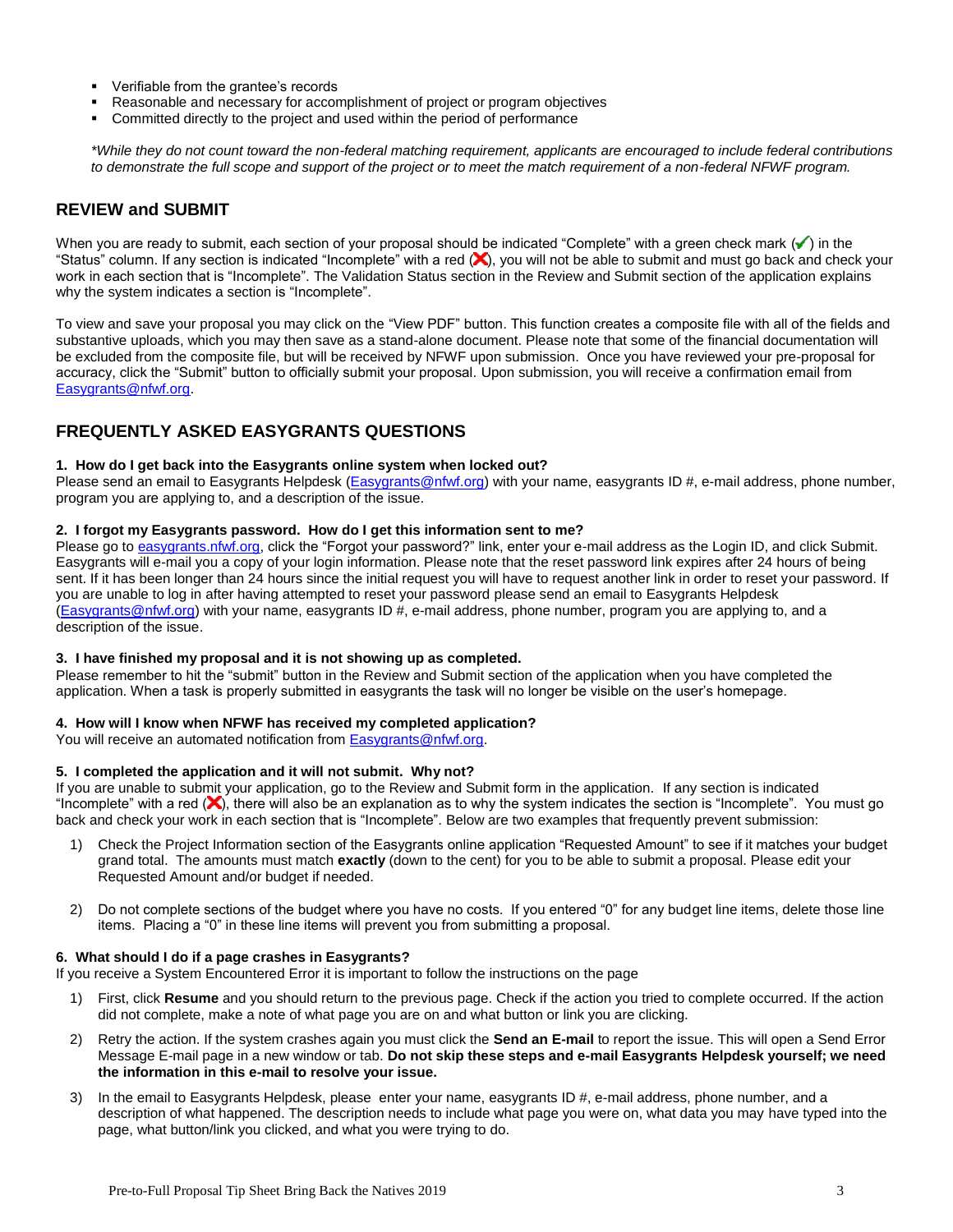4) Click **Submit** to send the message and report the error. This will be sent to the NFWF Easygrants Helpdesk along with additional technical information sent by Easygrants.

### **7. I need to download a copy of my submitted proposal.**

To download a copy of your proposal after submitting please go to your Home screen, click the **View All Tasks** button, and find your proposal in the list of tasks. Click **View PDF** to download a copy of your proposal. If the PDF does not open or begin downloading please try again, holding the Shift or Control (CRTL) key on your keyboard to override your pop-up blocker. Please note that proposals are only available for a limited time after a cycle closes.

## **HELP WITH THE EASYGRANTS ONLINE SYSTEM**

For Easygrants technical support please contact our Helpdesk at [Easygrants@nfwf.org](mailto:Easygrants@nfwf.org) or leave a message at 202-595-2497. Please include your name, easygrants ID #, e-mail address, phone number, program you are applying to, and a description of the issue. Helpdesk hours are 9:00 AM to 5:00 PM EST, Mon-Fri.

## **GENERAL QUESTIONS ABOUT THE RFP**

Kirstin Neff [Kirstin.Neff@nfwf.org](mailto:Kirstin.Neff@nfwf.org) 303-222-6482

OR

Kate Morgan [Katherine.Morgan@nfwf.org](mailto:Katherine.Morgan@nfwf.org) 202-595-2469

**IF YOU HAVE RECEIVED AN EMAIL FROM <b>EASYGRANTS@NFWF.ORG** INVITING YOU TO SUBMIT A **FULL PROPOSAL, PLEASE CONTINUE WITH THE FOLLOWING PAGES OF INSTRUCTION.**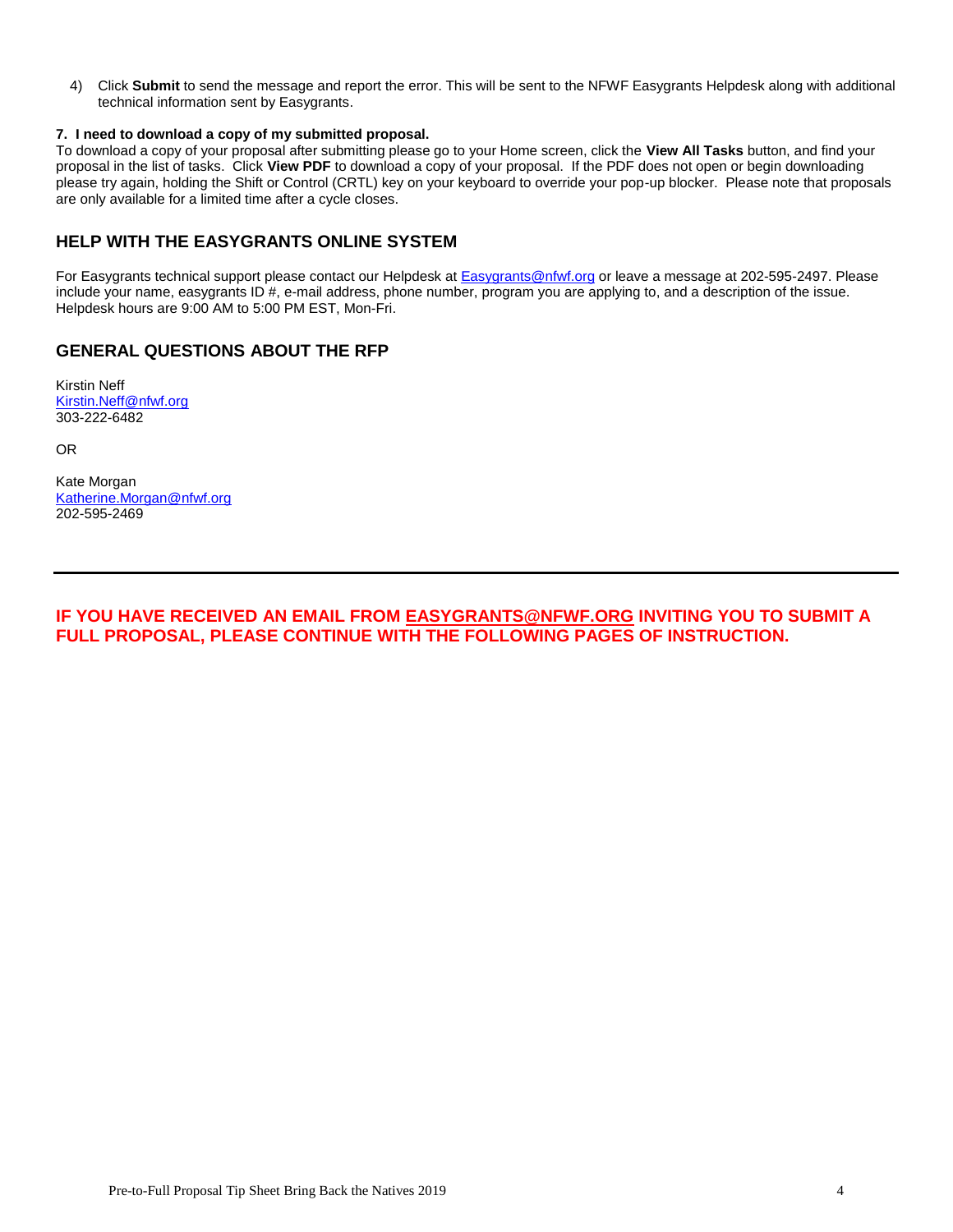# **Bring Back the Natives 2019 Full Proposal Tip Sheet**

#### **IF YOU HAVE RECEIVED AN EMAIL FROM [EASYGRANTS@NFWF.ORG](mailto:EASYGRANTS@NFWF.ORG) INVITING YOU TO SUBMIT A FULL PROPOSAL, please continue on with these instructions.**

# **CONTINUING YOUR APPLICATION**

When you are ready to continue the application process, go to [easygrants.nfwf.org.](https://easygrants.nfwf.org/)

- Enter your login ID and password. If you have forgotten you password, Easygrants will e-mail one to you.
- Once you are logged in, the Full Proposal "To Do" item and its due date will appear on your Home page.
- Click "Full Proposal" task link to begin.

\* \* \* \* \*

The instructions below follow sequentially through each section and field in Easygrants required for this program. You may, however, complete these sections and fields in any order. You are encouraged to use the **Help** feature in Easygrants for additional guidance and examples. Additional resources for applicants, including the Indirect Cost Policy, can be accessed on the NFWF website by clicking [here.](http://www.nfwf.org/whatwedo/grants/applicants/Pages/home.aspx) Use the Quick Launch box on the left hand side of the screen to locate your desired information.

# **CONTACT INFORMATION**

## **Take Note!**

- **Pop-ups:** Easygrants uses pop-up windows to display some files. Please make sure your web browser allows for pop-ups. The internet browser pop-up blocker must be disabled prior to opening your application. You can also try holding the Shift or Control (CTRL) key when clicking the link.
- **Cookies:** Easygrants uses cookies to maintain the session information. Please make sure that your browser and computer can accept cookies.
- **PDF:** Easygrants uses PDFs extensively. Make sure you are able to use Adobe Reader.
- **SAVING AND SUBMITTING:**  Modifications to applications may be saved and submitted at a later time, up to the application deadline of **August 22, 2019 11:59 PM Eastern Standard Time**. Please note DO NOT hit the "Submit" button until you are actually ready to submit. Once you hit submit the application is formally submitted and you may no longer make changes.

This section will be pre-populated with information from your pre-proposal; however, you may update this section with additional project personnel or changes to personnel roles.

# **ORGANIZATION INFORMATION**

This section will be pre-populated with information from your pre-proposal.

# **PROJECT INFORMATION**

The following fields will be pre-populated with information from your pre-proposal; however, you may edit these fields to make improvements or to reflect changes in your project:

- **Project Title**
- **Project Start Date**
- **Project End Date**
- **Description**
- **Abstract**
- **Requested Amount**

# **PROJECT LOCATION**

The following fields require new information not provided previously:

- Project Location Country: All projects must occur within "North America United States".
- Project Location State/Province: Select all states that apply.
- **Project Location U.S. Congressional District(s):** As of January 1, 2013, Congressional District lines were redrawn in many states. Please carefully review the district(s) for your project's location. If you are not sure what the Congressional District(s) should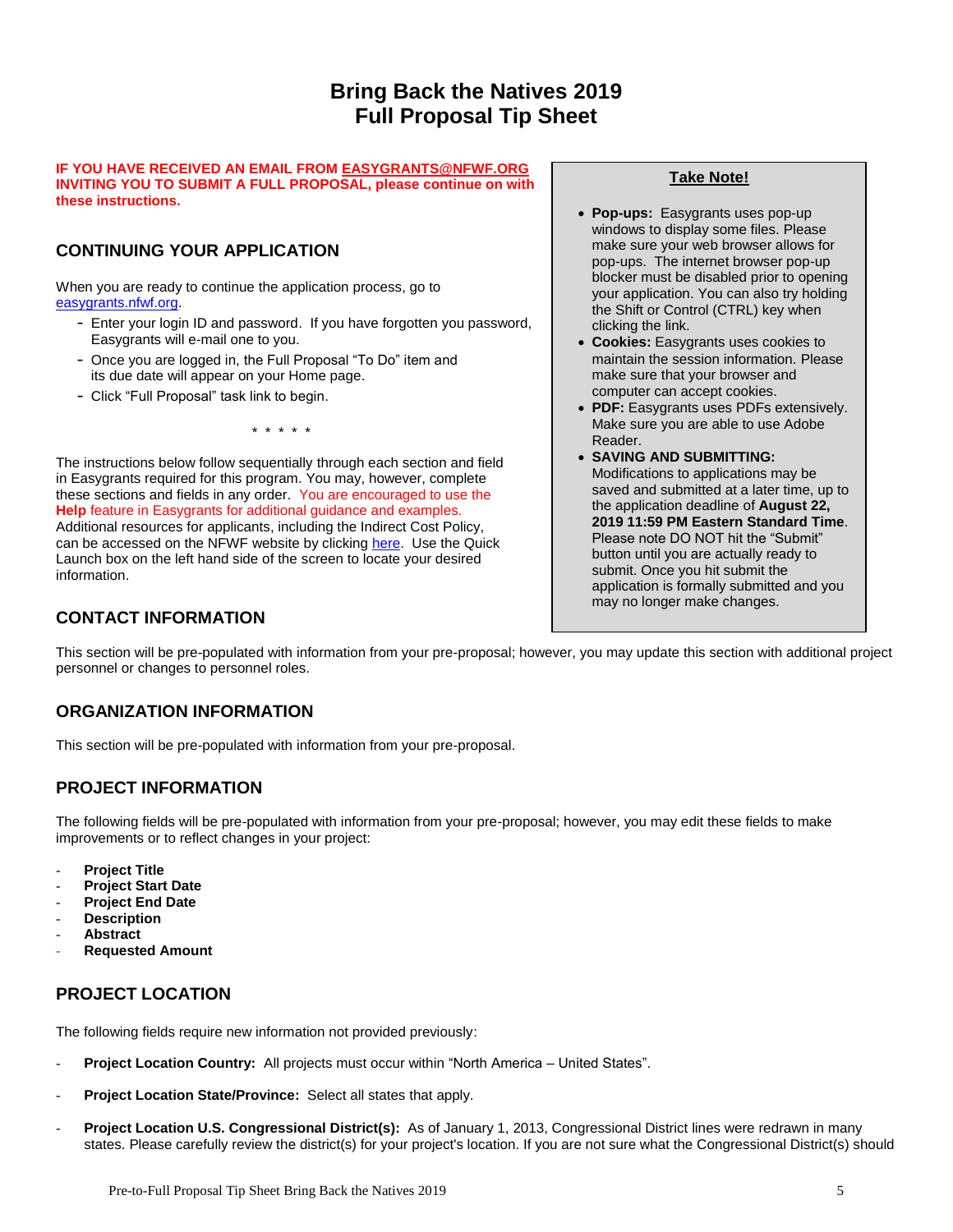be, you can enter the project zip codes or addresses [at](http://www.govtrack.us/congress/members/map) <http://www.govtrack.us/congress/members/map> to determine the correct district(s) for your project. If your project takes place statewide, please select the "All Districts" option for that state.

Project Location Description: This field will be pre-populated with information from your pre-proposal; however, you may edit to reflect changes or refinements to your project location.

### **MAP**

This section allows you to map the location(s) of your proposed project. Follow the page instructions provided in Easygrants. For more detailed assistance, refer to the [Map Page Help](http://www.nfwf.org/whatwedo/grants/Documents/HelpFile.Proposal.Map.pdf) document o[r Mapping Video Tutorial.](http://www.nfwf.org/whatwedo/grants/applicants/Pages/mapping-tool.aspx#.VfH2mpd1b70)

- Navigate to the map window and click "Save" at the bottom of the page to begin mapping your project.
- There are three methods of submitting the location(s) of your project:
	- I. Upload a Shapefile
	- II. Select by Geography
	- III. Draw a Custom Area
- Once your location(s) have been created, click "Submit Project Location".
- To finalize your location, click the "Confirmation" check box at the bottom of the page.
- Then click "Save" (or "Save & Continue") to save your map and move to the next task.

### **UPLOADS**

To complete your application, you must upload one or more files into Easygrants. In general, please minimize the file size of your uploads, and especially files that include photos, diagrams or logos. There is a file size limit of 15 megabytes.

- **Full Proposal Narrative:** The most important upload is your actual full proposal narrative. The **full proposal narrative template** may be downloaded from Easygrants at any time and completed at your leisure. It must be uploaded back into your Easygrants application before your application may be submitted. The narrative may not exceed eight (8) pages in total length.
- In addition to the narrative, several other files should be uploaded. Following is guidance regarding all required and optional uploads:

| <b>Upload</b>                                   | <b>Required/Not Required</b> | <b>Notes</b>                                                                                                                                                                                                                                                                                                                                                                                                                                                           |  |
|-------------------------------------------------|------------------------------|------------------------------------------------------------------------------------------------------------------------------------------------------------------------------------------------------------------------------------------------------------------------------------------------------------------------------------------------------------------------------------------------------------------------------------------------------------------------|--|
| Narrative                                       | Required                     | Template provided in Easygrants online application "Uploads" section.                                                                                                                                                                                                                                                                                                                                                                                                  |  |
| Board of Trustees or<br><b>Directors</b>        | Required                     | Provide a list of members. If your organization is not a nonprofit and does not<br>have a Board, upload a document stating that none exists.                                                                                                                                                                                                                                                                                                                           |  |
| Statement of<br>Litigation                      | Required                     | Template provided in Easygrants online application "Uploads" section. Federal,<br>state, and local government applicants are not required to complete this section.                                                                                                                                                                                                                                                                                                    |  |
| Photos                                          | Not Required                 | Please compress photos to minimize file size. 5 photos maximum. Photos are<br>not required but highly encouraged per the full proposal narrative, particularly to<br>orient the reviewer to your project site or specialized equipment/methods.                                                                                                                                                                                                                        |  |
| Letters of Support                              | Not Required                 | Recommended for projects that have significant implementation partners to show<br>their commitment to contribute to the Scope of Work or for intended recipients of<br>products (i.e. management authority) to demonstrate the need for the product in<br>the form proposed. Letters of support should not be mailed directly to<br>NFWF. Scan all letters of support into one single file and upload the file in the<br>"Uploads" section of your online application. |  |
| <b>Project Site Maps</b>                        | Not Required                 | Maps and/or diagrams are encouraged for on-site work proposed if a finer scale<br>or labeling is needed to demonstrate specific aspects of your project's<br>implementation beyond what the application mapping tool can provide.                                                                                                                                                                                                                                      |  |
| Other documents                                 | Not Required                 | Ten (10) page limit. Should only be used if required to communicate the<br>implementation of the project – not as reference material.                                                                                                                                                                                                                                                                                                                                  |  |
| IRS Form 990*                                   | Required                     | Please refer to the Required Financial Documents and FAQs webpage for details<br>on all financial information required for submission.                                                                                                                                                                                                                                                                                                                                 |  |
| Single Audit*                                   | Required                     | Please refer to the Required Financial Documents and FAQs webpage for details<br>on all financial information required for submission.                                                                                                                                                                                                                                                                                                                                 |  |
| <b>GAAP Audited</b><br>Financial<br>Statements* | Required                     | Please refer to the Required Financial Documents and FAQs webpage for details<br>on all financial information required for submission.                                                                                                                                                                                                                                                                                                                                 |  |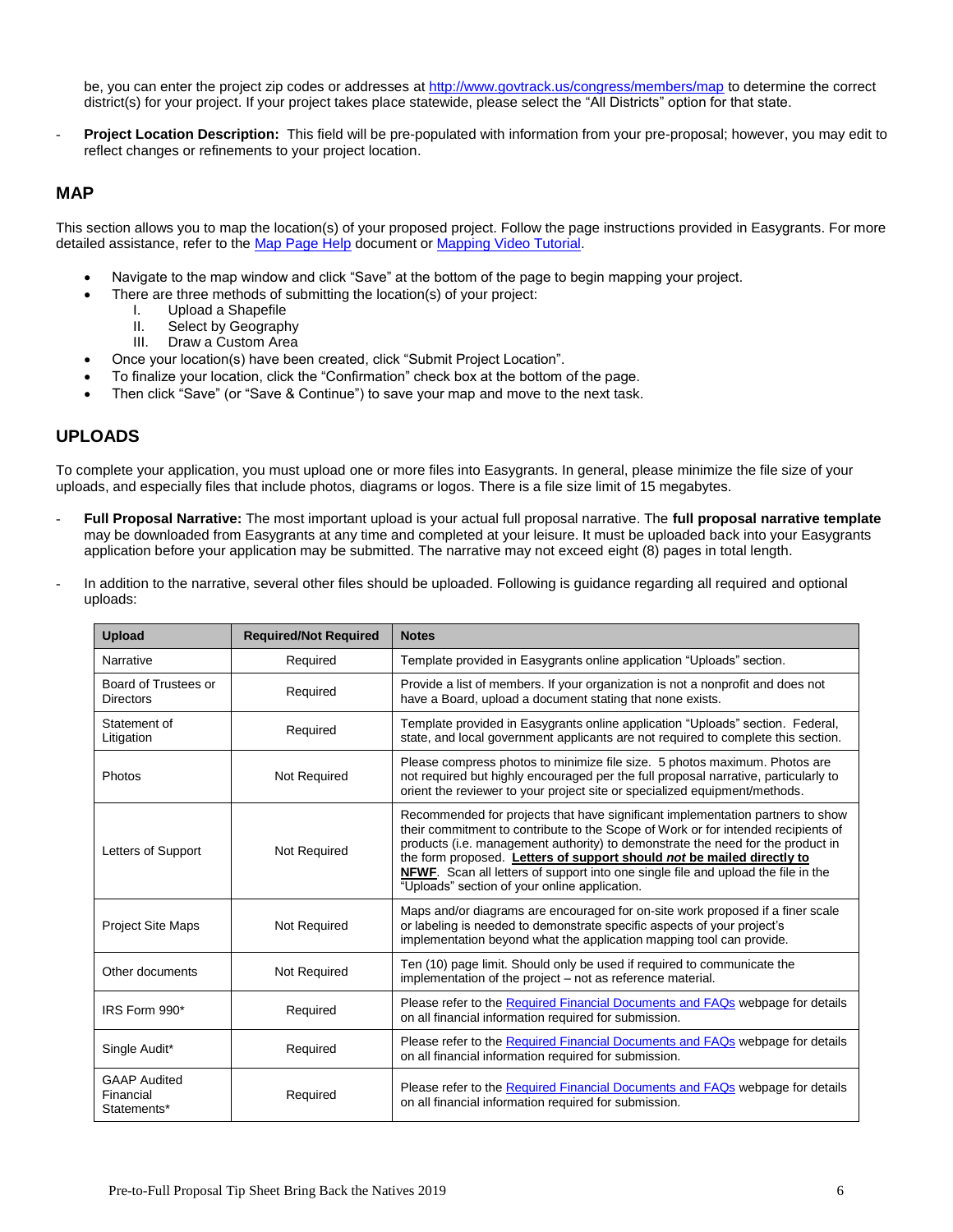\*If your organization has recently applied to NFWF for a grant and valid information is already on file in Easygrants and is current, you will not be asked for these uploads and these categories will not appear for you in Easygrants. Also, please note that financial documents may not show a 'successfully converted' status when you are uploading them. This is because financial documents are not pulled into the full proposal PDF but are stored in a separate part of the easygrants system which can only be accessed by NFWF staff once uploaded.

# **METRICS**

This section allows you to select the activity and outcome metrics you will use to measure your project's progress and success. Follow the directions provided in Easygrants to complete this section. A couple of pointers:

- A list of metrics associated with this program will be presented.
- Hover your mouse cursor over the "?" next to a metric to read its description and specific guidance.
- Please "Add" and complete at least one metric relevant to reporting your project's progress.
- For each metric you will need to provide values for "Starting Value" and "Target Value". In most cases the starting value will be zero (0).
- In your project narrative, you will have the opportunity to describe additional activities and outcomes associated with your project.

| <b>Conservation Action</b><br><b>Proposed</b>                                                                                                                           | <b>Activity</b><br><b>Category in</b><br><b>Application</b> | <b>Metric</b>                                            | <b>Directions for Using and Interpreting Metrics</b>                                                                                                                                                                                                                                                                                                                                                                                                                                                                                                                    |
|-------------------------------------------------------------------------------------------------------------------------------------------------------------------------|-------------------------------------------------------------|----------------------------------------------------------|-------------------------------------------------------------------------------------------------------------------------------------------------------------------------------------------------------------------------------------------------------------------------------------------------------------------------------------------------------------------------------------------------------------------------------------------------------------------------------------------------------------------------------------------------------------------------|
| Fish passage improvements<br>(i.e. culvert replacements,<br>barrier removals)                                                                                           | Fish passage<br>improvements                                | # fish passage<br>barriers rectified                     | Enter the number of fish passage barriers improved to allow fish passage<br>or removed. Clearly define in the notes the type of barrier and anticipated<br>change in fish passage from the project and the context of this barrier(s)<br>(i.e. 1 of 3 prioritized for this tributary, etc.)                                                                                                                                                                                                                                                                             |
| Fish passage improvements<br>(i.e. culvert replacements,<br>barrier removals)                                                                                           | Fish passage<br>improvements                                | Miles of stream<br>opened                                | Enter the number of miles between the barrier removal/improvement site<br>to the site of the next barrier/blockage upstream or the headwaters<br>(whichever comes first). Provide a narrative of how this metric will be<br>quantified in the notes section.                                                                                                                                                                                                                                                                                                            |
| Restore flow to stream (i.e.<br>Improved irrigation practices,<br>restore hydrology)                                                                                    | Restoring<br>hydrology                                      | Additional acre<br>feet in<br>stream/lake                | Enter the number of <b>additional</b> acre feet of water entering the system<br>per year as a result of BMPs, water transactions, hydrologic restoration,<br>etc. undertaken as part of your project. Clearly describe the monitoring<br>methods for this metric in your notes section.                                                                                                                                                                                                                                                                                 |
| Stream restoration/Aquatic<br>habitat complexity (i.e.<br>Instream and riparian<br>restoration, woody material,<br>streambank restoration)                              | Riparian<br>restoration                                     | Miles restored                                           | Enter the number of miles from this project for which habitat quality has<br>been restored to support/increase target fish presence. If there are<br>multiple activities happening at different parts of the stream you can<br>break out in the notes the 'distance' of impact for each activity. If you are<br>restoring other wetland habitat please explain in the notes and convert<br>acres to miles.                                                                                                                                                              |
| Monitoring population<br>response (i.e. reduction in<br>invasive species or increase in<br>presence/use of habitat before<br>and after project, restocking<br>survival) | Population                                                  | # individuals                                            | Enter the number of target population individuals before and after project<br>improvements to the target stream/lake/wetland. This metric should be<br>used if it is anticipated that the target population will utilize habitat within<br>the project period or if an existing monitoring program for habitat use or<br>invasive species is in place and you are evaluating change based on<br>conservation action. Clearly define the target species you will be<br>monitoring and your methods for establishing baseline and monitoring<br>change in the population. |
| Engaging community<br>volunteers in conservation<br>activities                                                                                                          | Volunteer<br>participation                                  | # volunteers<br>participating in<br>projects             | Enter the number of volunteers participating in the project. Use the<br>notes section to highlight if there are specific groups like fisheries<br>associations, youth, veterans that are targeted for participation.                                                                                                                                                                                                                                                                                                                                                    |
| Habitat improvements or Best<br>Management Practices on<br>private lands                                                                                                | Improved<br>management<br>practices                         | Acres of private<br>land under<br>improved<br>management | Enter the number of privately owned acres that will directly benefit from<br>activities through this project.                                                                                                                                                                                                                                                                                                                                                                                                                                                           |
| Habitat improvements or Best<br>Management Practices on<br>public lands                                                                                                 | Improved<br>management<br>practices                         | Acres of public<br>land under<br>improved<br>management  | Enter the number of publicly owned acres that will directly benefit from<br>activities through this project and list the ownership (i.e. US Forest<br>Service).                                                                                                                                                                                                                                                                                                                                                                                                         |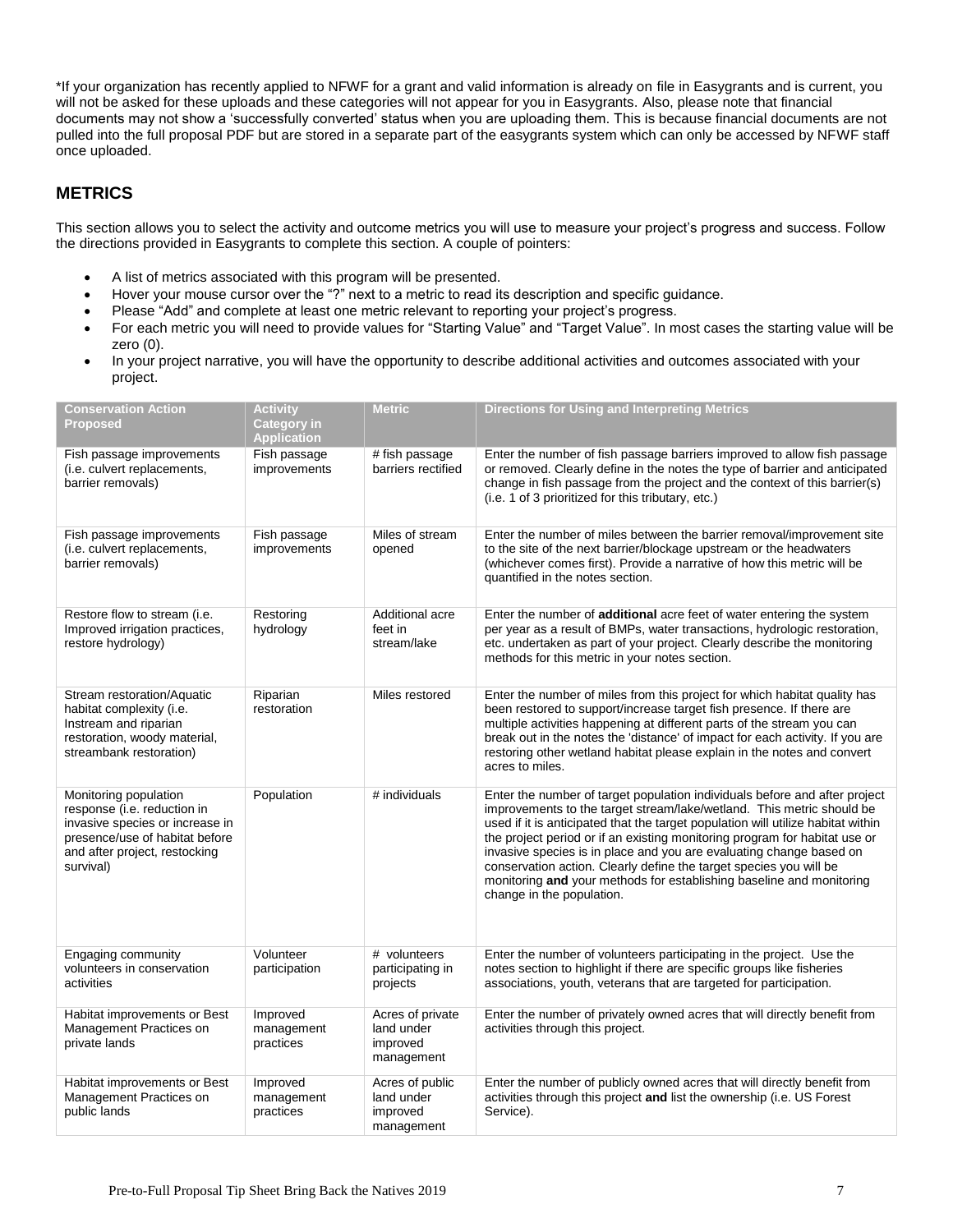# **BUDGET**

Please refer to the [Detailed Budget Instructions](http://www.nfwf.org/whatwedo/grants/applicants/Pages/budget-instructions.aspx) sheet in order to accurately complete a budget for this project.

- Budgets without narrative descriptions may be rejected and/or returned to the applicant for further details and clarification.
- Narratives should be written is such a way that someone not specifically familiar with the project can conceptually understand the rationale, purpose and calculation of the anticipated costs identified.
- The "Requested Amount" in the Project Information section must match your budget grand total exactly. The budget should only represent the grant amount being requested from NFWF; it should not include matching funds or represent the overall budget for the project.
- NFWF reserves the right to evaluate the cost-effectiveness of a budget, which may include, but is not limited to, an assessment of either or both direct and indirect costs in the proposed budget.

Indirect Costs: If you intend to include indirect costs in your budget, please review NFWF's [Indirect Cost Policy.](http://www.nfwf.org/whatwedo/grants/applicants/Pages/indirect-policy.aspx)

- The federal government has determined that a *de minimis* 10% indirect rate is an acceptable minimum for organizations without a NICRA, as such NFWF reserves the right to scrutinize **ALL** proposals with indirect rates above 10% for costeffectiveness.
- If you are including indirect costs in your budget request, please provide a narrative description identifying what the indirect request will be supporting (e.g., CEO salary, rent for lab space central to project site, etc.).
- Indirect cost narratives should include a statement of whether the applicant has ever had a NICRA. If the applicant has a NICRA, it shall include supporting documentation.
- Budgets without narrative descriptions for indirect costs may be rejected and/or returned to the applicant for further details and clarification.

# **MATCHING CONTRIBUTIONS**

The matching contributions tab will be pre-populated with information from your pre-proposal; however, you may edit these fields to make improvements or to reflect changes in matching funds status or to add additional match sources if pending proposals were declined.

This funding opportunity requires a 1:1 match ratio in non-federal funds. You will be asked to identify sources of match and what the funds will be directed to in the scope of work later in the application. You do not have to have the entire match in hand at the time of the application submission; however, you should feel very confident that the match ratio you pledge can be secured over the life of the grant as this will be a part of your grant agreement if awarded. Larger match ratios and matching fund contributions from a diversity of partners are encouraged and will be more competitive.

Click the "Add" button to add sources of matching contributions, and list each source separately in the space provided. Match consists of the portion of project costs not paid with NFWF funds and may be in the form of cash, in-kind or volunteer contributions. Match must meet all of the following criteria:

Non-federal Matching Contributions:

- Verifiable from the grantee's records
- Not included as contributions for any other Federal award
- Reasonable and necessary for accomplishment of project or program objectives
- Committed directly to the project and used within the period of performance
- Allowable under OMB 2 CFR 200 Cost Principles

Federal Matching Contributions\*:

- **•** Verifiable from the grantee's records
- Reasonable and necessary for accomplishment of project or program objectives
- Committed directly to the project and used within the period of performance

*\*While they do not count toward the non-federal matching requirement, applicants are encouraged to include federal contributions to demonstrate the full scope and support of the project or to meet the match requirement of a non-federal NFWF program.*

## **PERMITS and APPROVALS**

If permits and/or approvals are required for this project, click the "Add" button to provide details for each permit and/or approval. Include extra information in the description section as necessary (e.g., pre-permit meeting held on Jan. 1, 2013, etc.).

### **REVIEW and SUBMIT**